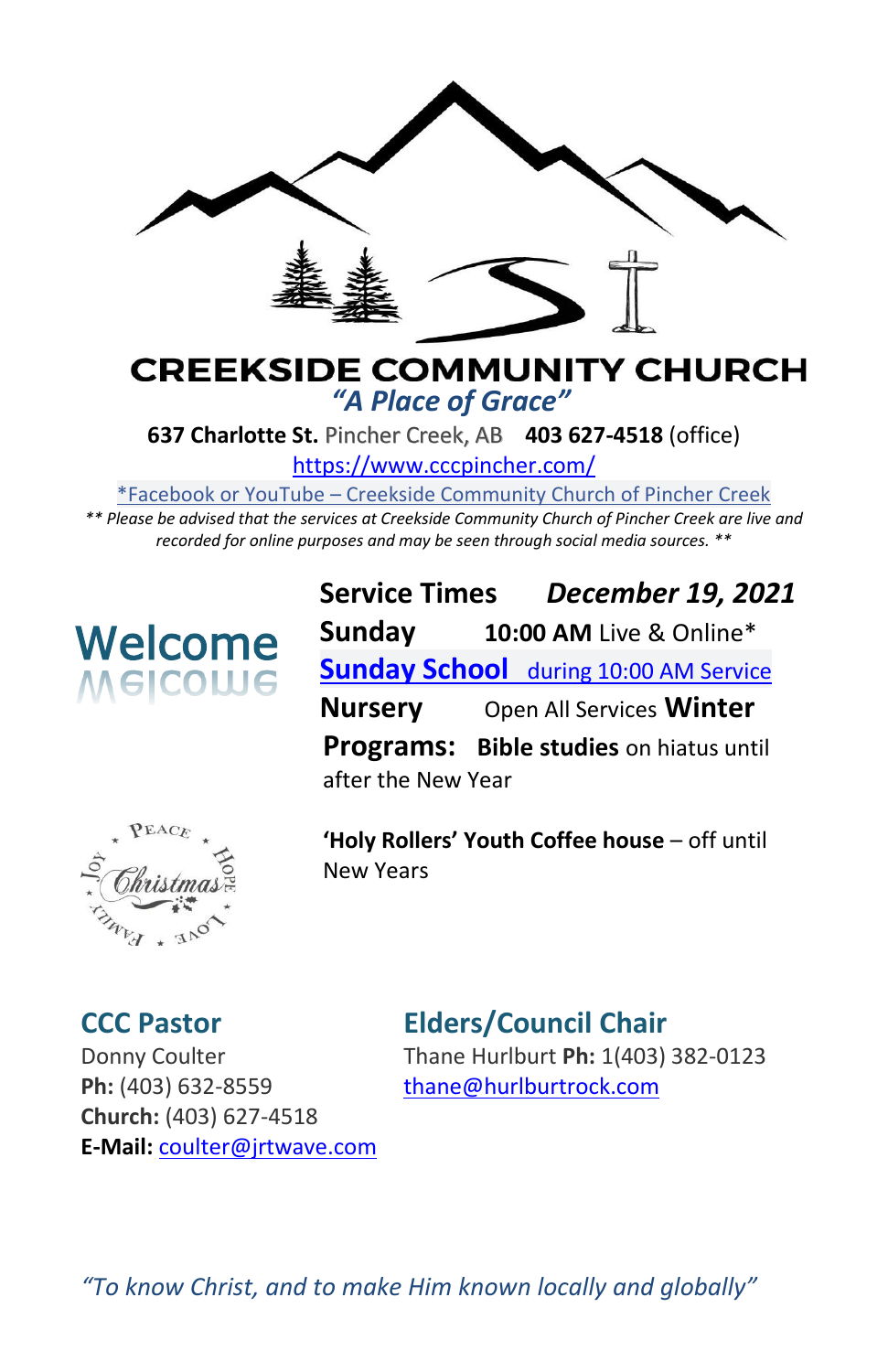**Offerings Options - box** on back table, **Mail** - CCC Box 757, Pincher Creek T0K 1W0. **Auto-debit** or **e-transfer** – [ccctreasurer20@gmail.com](mailto:ccctreasurer20@gmail.com) **Benevolent offering** - box also on back table or add to your auto debit **Ministries & Outreach** 

**Community** Joy Hurlburt *Deacon, Congregational Care 403 330-5399* [joy@hurlburtrock.com](mailto:joy@hurlburtrock.com)

**Missions** – 'your name'? - please speak to Pastor Donny

**Prayer Needs** Pastor Donny

**Youth Ministry 'Holy Rollers' Youth**

Leaders: Chelsea & Eli Barton **Ph: 403-795-2733**

# **Today's Service**

**Welcome and Announcements** *Thane Hurlburt & Pastor Donny*

- Today *4th Sunday of Advent*
- *Christmas Eve Service* Friday December 24 at 6PM
- *New Years Eve* food, game night and prayer time. Fun starts at **8 PM**

**Worship through Music** *Dana and Jewel O come all ye faithful Silent Night Away in a manger We three Kings*

## **through Prayer and Praise** *Led by Thane & Pastor Donny*

- **F** Praise for the life of **Marie Smyth** who died peacefully Thursday at **age 106**. A founding member of First Baptist and member of CCC. "…I have finished the race, I have kept the faith." 2 Tim 4:7
- **Betty Smith** thanks those who have called, visited and are praying for her and her eldest **son Geoff, both** with cancer
- $\downarrow$  Joanne Parnham has some issues in her brain that may be the cause of the seizures. She has an appointment with neurology on Jan 11 for answers.
- $\downarrow$  Pray for wisdom for each of us at this special time regarding travel and get-togethers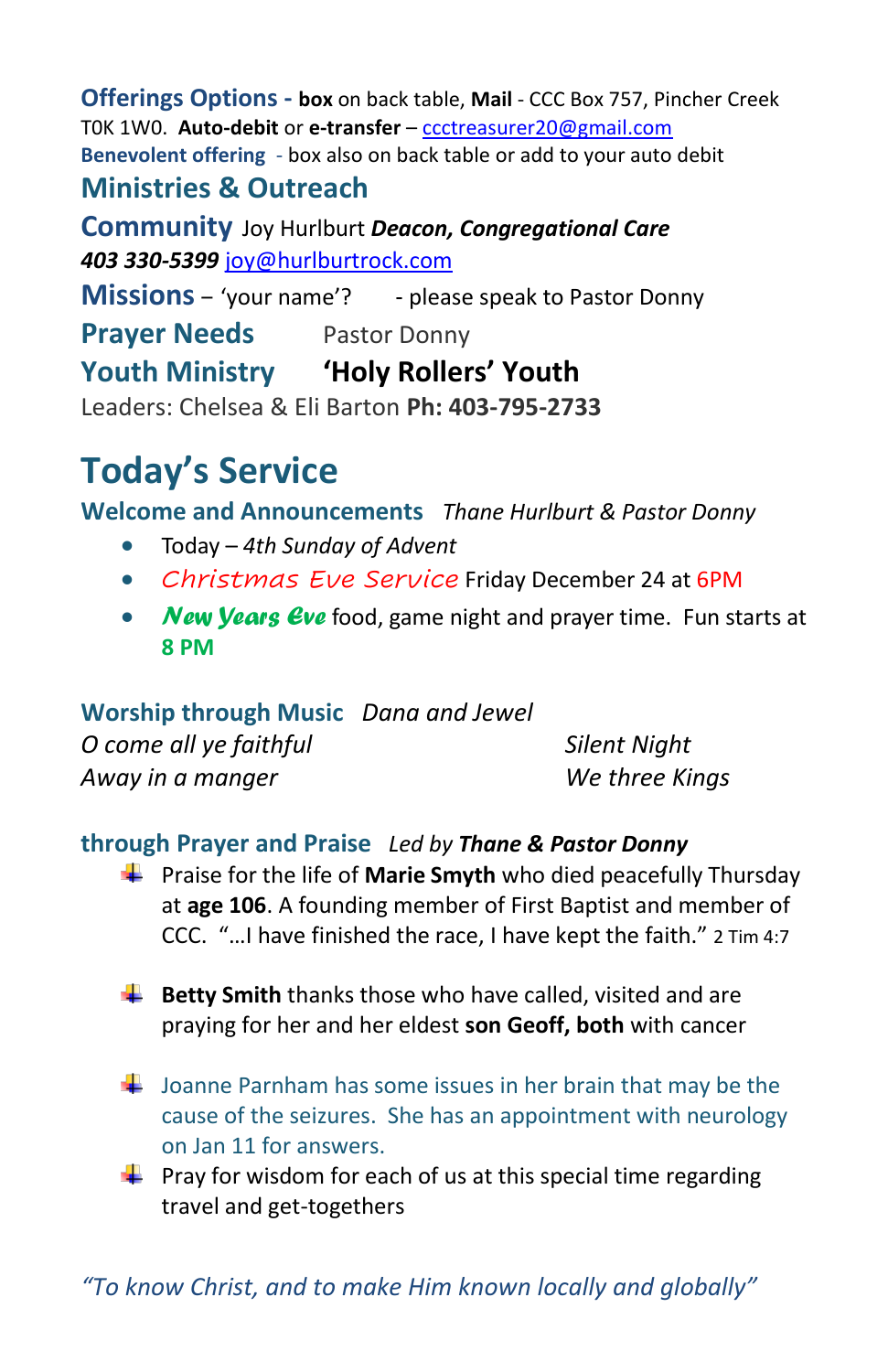# **Today's Message Notes . . .**



#### **The Three Names of Christmas**

#### **Matthew 1:18- 2:2**

**I. Jesus – Savior**

- Titus 3:4-7

**II. Immanuel – God with us**

Hebrews 4:15

**III. King**  - Isaiah 9:6-7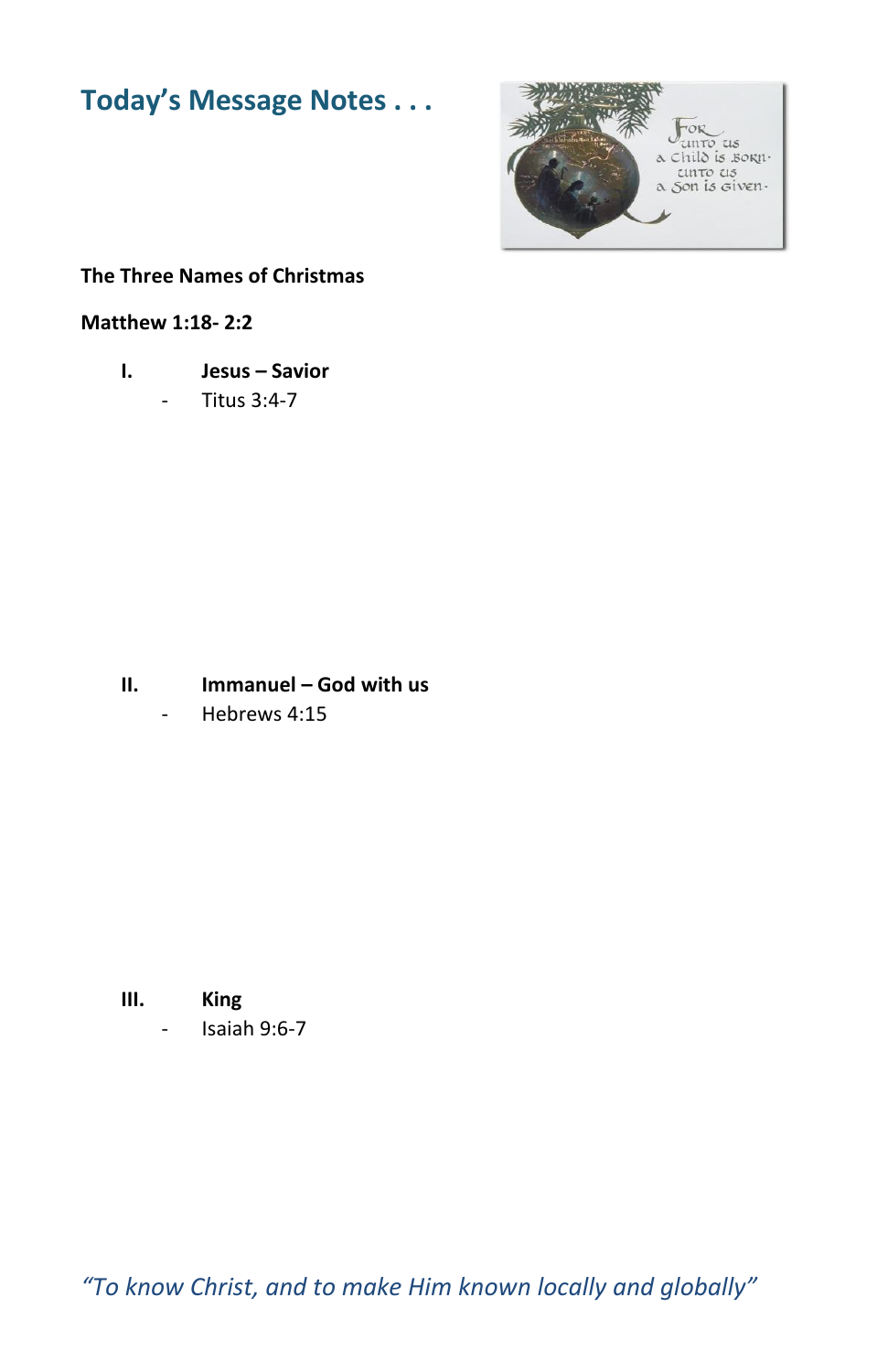### ser **Creekside Community Church** *is here to help you live out God's purpose for the gifts He has given you. We invite to you to participate in:* - *our worship - small groups - missions - outreach opportunities in our communities*

#### **Is this your mission field?**

*Local:* 



[This Photo](http://singanewsongpoetry.blogspot.com/2012/11/christmas-blessings.html) by Unknown Author is licensed under

## *Tell your World!*

### *[Regional/Na](https://creativecommons.org/licenses/by-nc-nd/3.0/)tional:*

#### **From Canadian Bible Society biblesociety.ca**

*Re: National Reconciliation*: 'we continue to learn and grow in our actions, and as we strive to explore ways in which we can support survivors and their families toward healing, we remember the words of Mr. Justice Murray Sinclair: "Reconciliation will not be easy and it will take time, *but to make it happen, we must believe it should happen…*." ' Please pray that God would continue to open doors for the Canadian Bible Society to share the Word of God in Canada and around the world.

*Global: A 'Must Read' -* **Tim and Kallie Hutton's** latest newletter see back page (They are our **Partners in Mission in Bolivia** as Global Field Staff, CBM) *CP Raju, Field Staff CBM India: "*We pray for the presence of the Holy Spirit in all that we do and undertake. Whatever difficult situations may arise, let us not fall into temptation and fall wayward from our faithful life. Give us direction so that we can follow you in all our situations."

✓ *Christmas Gift Catalogues*: **Canadian Baptist Ministries** [www.hopefulgifts.ca.](http://www.hopefulgifts.ca/) **World Vision** [https://donate.worldvision.ca](https://donate.worldvision.ca/) **Compassion Canada** -<https://plancanada.ca/giftsofhope>